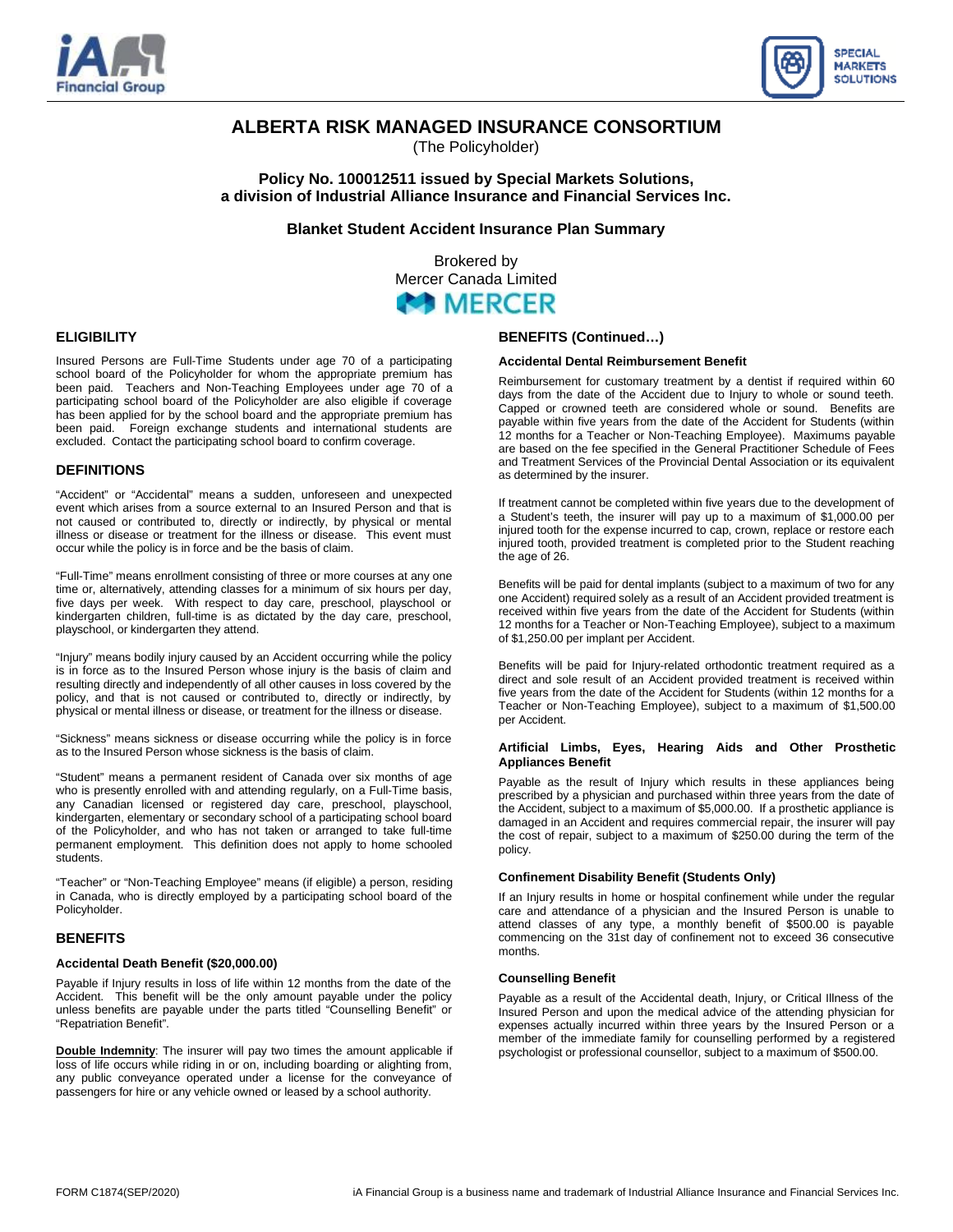



# **Blanket Student Accident Insurance Plan Summary (Continued…)**

# **BENEFITS (Continued…)**

#### **Critical Illness Benefit**

Payable if an Insured Person is diagnosed by a physician with AIDS, cancer, diphtheria, encephalitis, hemolytic uremic syndrome (renal failure resulting from e-coli bacteria), meningitis, multiple sclerosis, muscular dystrophy, myocarditis, poliomyelitis, rabies, scarlet fever, tetanus, tularemia or typhoid which first manifests while the policy is in force. The insurer will pay reasonable expenses actually incurred within three years from the date of first diagnosis for semi-private or private ward hospital services and the employment of a nurse or certified nursing aid if requested by the attending physician, subject to a maximum of \$5,600.00.

#### **Dentures and Artificial Teeth Benefit (Students Only)**

Payable as a result of Injury which requires and receives treatment by a dentist and results in repair or replacement of existing dentures or an artificial tooth or teeth, subject to a maximum of \$250.00 during the term of the policy.

#### **Dismemberment and Specific Loss Indemnity**

The policy provides benefits for Injury resulting in loss of, **or permanent and total loss of use of**, which occurs within **12 months** after the date of the Accident as follows:

|                                                                         |    | \$50,000.00 |
|-------------------------------------------------------------------------|----|-------------|
|                                                                         |    | \$50,000.00 |
| One Hand and the Entire Sight of One Eye\$50,000.00                     |    |             |
|                                                                         |    | \$50,000.00 |
|                                                                         |    | \$50,000.00 |
|                                                                         |    | \$50,000.00 |
|                                                                         |    | \$20,000.00 |
|                                                                         |    | \$15,000.00 |
|                                                                         |    |             |
|                                                                         |    |             |
| Entire Thumb and Entire Index Finger of the Same Hand \$10,000.00       |    |             |
| Thumbs, Fingers, or Toes (Each Entire Thumb, Finger, or Toe) \$1,000.00 |    |             |
|                                                                         |    |             |
|                                                                         | S. | 500.00      |

#### **Paralysis Benefits**

Quadriplegia (complete paralysis of both upper and lower limbs).. \$40,000.00 Paraplegia (complete paralysis of both lower limbs)...................... \$40,000.00 Hemiplegia (complete paralysis of upper and lower limbs of one side of body)........................................................ \$40,000.00

Indemnity provided under this part will be paid for one of the losses, the greatest, sustained by an Insured Person as the result of any one Accident, except that when death occurs within 90 days after the date of the Accident, indemnity will only be paid under the part titled "Accidental Death Benefit".

Benefits paid or payable for any of the above losses will be the only amounts payable under the policy except those benefits payable under the part titled "Artificial Limbs, Eyes, Hearing Aids and Other Prosthetic Appliances Benefit".

#### **Emergency Out-Of-Province/Country Accident Benefit**

If Injury during a trip outside the Insured Person's province of residence or Canada (maximum 30-day duration) requires emergency treatment by a physician or dentist, the insurer will pay the expense actually incurred for out-patient emergency room charges, standard hospital ward charges, physician's fees, surgeon's fees, emergency services of a dentist or dental surgeon, hospital expenses, and x-rays or laboratory services as may be requested by the attending physician or dentist less the amount allowed by any provincial health plan, subject to a maximum of \$50,000.00 in Canadian funds.

# **BENEFITS (Continued…)**

#### **Emergency Transportation Benefit**

Payable for expenses to transport the Insured Person by private vehicle/taxi from the location of the Accident to a physician's office or the nearest hospital, including return to the Insured Person's residence or school, when Injury requires immediate medical attention but does not necessitate an ambulance, subject to a maximum of \$250.00.

#### **Eyeglasses and Contact Lenses Benefit**

Payable as the result of Injury which requires and receives treatment by a physician, dentist or nurse within 30 days from the date of the Accident. If the Injury results in broken eyeglasses or loss or breakage of a contact lens or lenses, the insurer will pay the cost of repair or replacement, subject to a maximum of \$200.00. If the Injury necessitates the purchase of eyeglasses or contact lenses (not previously required or worn) upon the advice of a physician, the insurer will pay the reasonable and necessary expense for the initial purchase.

#### **Fracture, Dislocation, Tendon Severance and Miscellaneous Indemnity**

Payable as the result of an Injury which requires medical or surgical treatment and results in a covered fracture, dislocation, tendon severance or other condition, subject to a maximum of \$1,000.00.

#### **Hospital and Paramedical Reimbursement Benefit**

Reimbursement for expenses incurred in Canada (except as otherwise provided under the part titled "Emergency Out-Of-Province/Country Accident Benefit") within three years from the date of the Accident that are not covered under provincial health care as follows:

- (a) hospital charges in excess of standard ward accommodations;
- (b) licensed ground ambulance service (including instances involving Sickness and other non-Injury emergencies, subject to a maximum of \$1,000.00 as a result of such Sickness or other non-Injury emergency);
- (c) the employment of a nurse or certified nursing aid if requested by the attending physician;
- (d) treatment by a licensed chiropractor or osteopath, subject to a maximum of \$1,000.00;
- (e) treatment by a licensed physiotherapist or registered massage therapist when requested by the attending physician, subject to a maximum of \$1,000.00;
- (f) rental of crutches and appliances, wheelchair, or hospital-type bed (limited to purchase price);
- (g) prescription drugs;
- (h) splints, trusses, pressure garments and braces requested by the attending physician for curative or therapeutic purposes only (braces are limited to one purchase only with respect to any one Injury); and
- (i) medical supplies for the purpose of dressing changes when prescribed by the attending physician, subject to a maximum of \$500.00.

#### **Permanent Total Disability (Students Only) (\$50,000.00)**

Payable for total and permanent disability commencing within 120 days from the date of the Accident. Total and permanent disability must continue for 12 consecutive months and be total, continuous and permanent at the end of the 12 months, and must prevent the Insured Person from ever engaging in any occupation or employment for compensation or profit. Benefits paid or payable under this part will be reduced by the amount payable under any other part of the policy for the same Injury.

#### **Private Tuition Expense (Students Only)**

Payable for expenses of a qualified teacher including labor charges, wiring and rental of equipment to provide tutorial services from the school to the residence or hospital where the Insured Person is disabled and totally confined, subject to a maximum of \$2,500.00. Confinement must begin within 100 days from the date of the Accident and continue for a period of 30 consecutive days. Approval must be obtained from the proper school authority.